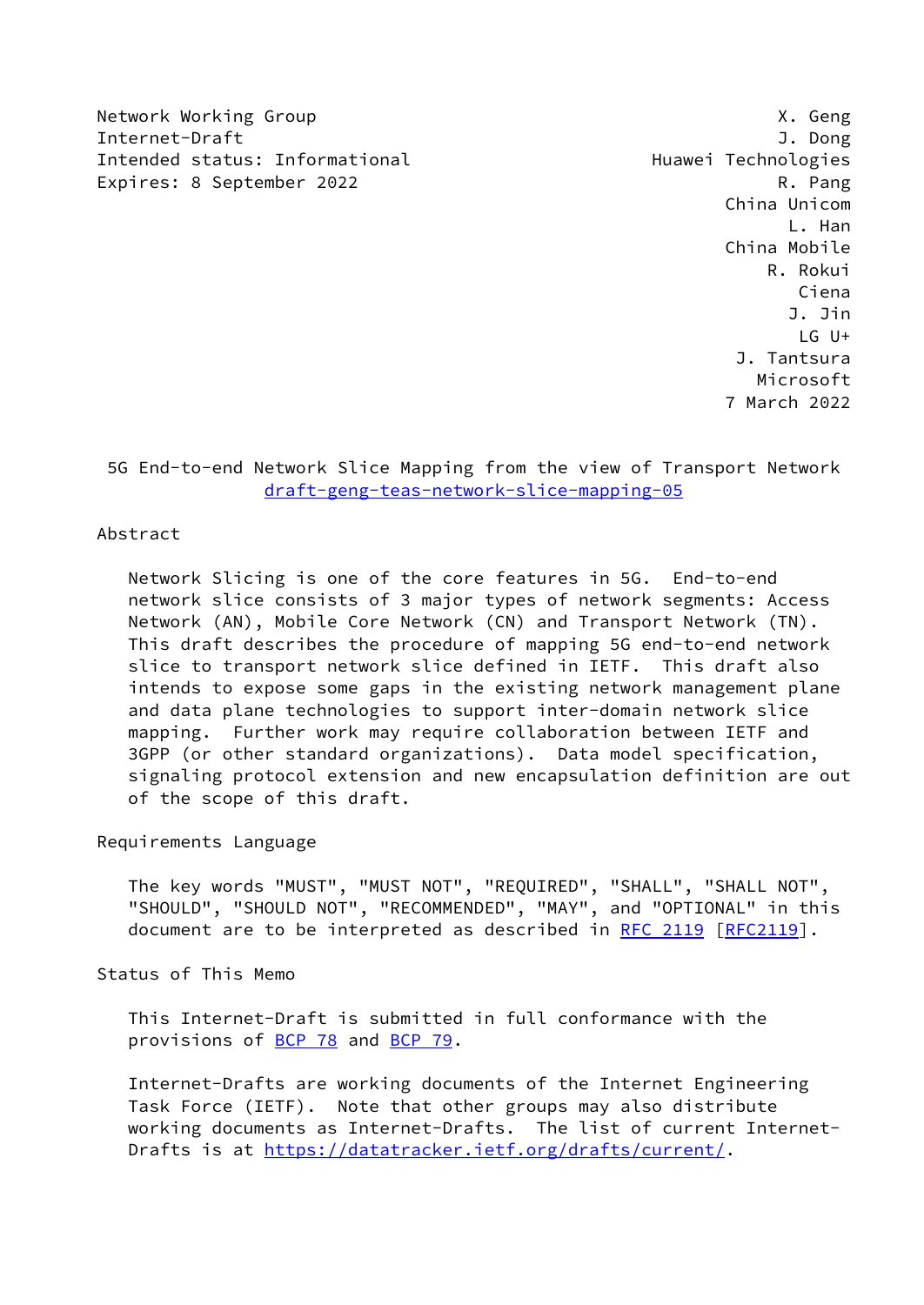<span id="page-1-1"></span>Internet-Draft [draft-geng-teas-network-slice-mapping-05](https://datatracker.ietf.org/doc/pdf/draft-geng-teas-network-slice-mapping-05) March 2022

 Internet-Drafts are draft documents valid for a maximum of six months and may be updated, replaced, or obsoleted by other documents at any time. It is inappropriate to use Internet-Drafts as reference material or to cite them other than as "work in progress."

This Internet-Draft will expire on 8 September 2022.

Copyright Notice

 Copyright (c) 2022 IETF Trust and the persons identified as the document authors. All rights reserved.

This document is subject to [BCP 78](https://datatracker.ietf.org/doc/pdf/bcp78) and the IETF Trust's Legal Provisions Relating to IETF Documents ([https://trustee.ietf.org/](https://trustee.ietf.org/license-info) [license-info](https://trustee.ietf.org/license-info)) in effect on the date of publication of this document. Please review these documents carefully, as they describe your rights and restrictions with respect to this document. Code Components extracted from this document must include Revised BSD License text as described in Section 4.e of the [Trust Legal Provisions](https://trustee.ietf.org/license-info) and are provided without warranty as described in the Revised BSD License.

Table of Contents

| Introduction $\cdots$ , $\cdots$ , $\cdots$ , $\cdots$ , $\cdots$ , $\cdots$ , $\cdots$ , $\cdots$ , $\cdots$ , $\cdots$ , $\cdots$ , $\cdots$ , $\cdots$ , $\cdots$ , $\cdots$ , $\cdots$ , $\cdots$ , $\cdots$ , $\cdots$ , $\cdots$ , $\cdots$ , $\cdots$ , $\cdots$ , $\cdots$ , $\cdots$ , $\cdots$ , $\cdots$ , $\cdots$ , $\cdots$ , $\cdots$ |  |  |  |  | $\overline{2}$ |
|------------------------------------------------------------------------------------------------------------------------------------------------------------------------------------------------------------------------------------------------------------------------------------------------------------------------------------------------------|--|--|--|--|----------------|
| 2.                                                                                                                                                                                                                                                                                                                                                   |  |  |  |  | $\overline{3}$ |
| 5G End-to-End Network Slice Identification<br>3.                                                                                                                                                                                                                                                                                                     |  |  |  |  | $\overline{4}$ |
| Network Slice Mapping Structure<br>4.                                                                                                                                                                                                                                                                                                                |  |  |  |  | $\overline{5}$ |
| Network Slice Mapping Procedure<br>5.                                                                                                                                                                                                                                                                                                                |  |  |  |  | 8              |
| $5.1$ . Network Slice Mapping in Management Plane                                                                                                                                                                                                                                                                                                    |  |  |  |  |                |
| $5.2$ . Network Slice Mapping in Control Plane                                                                                                                                                                                                                                                                                                       |  |  |  |  | 10             |
| $5.3$ . Network Slice Mapping in Data Plane                                                                                                                                                                                                                                                                                                          |  |  |  |  | 10             |
| $5.3.1$ . Data Plane Mapping Considerations                                                                                                                                                                                                                                                                                                          |  |  |  |  | 10             |
| $5.3.2$ . Data Plane Mapping Options                                                                                                                                                                                                                                                                                                                 |  |  |  |  | 11             |
| Network Slice Mapping Summary<br>6.                                                                                                                                                                                                                                                                                                                  |  |  |  |  | 15             |
| $\overline{1}$ .                                                                                                                                                                                                                                                                                                                                     |  |  |  |  | 16             |
| 8.                                                                                                                                                                                                                                                                                                                                                   |  |  |  |  | 16             |
| 9.                                                                                                                                                                                                                                                                                                                                                   |  |  |  |  | 16             |
|                                                                                                                                                                                                                                                                                                                                                      |  |  |  |  |                |
|                                                                                                                                                                                                                                                                                                                                                      |  |  |  |  |                |

<span id="page-1-0"></span>[1](#page-1-0). Introduction

Driven by the new applications of 5G, the concept of network slicing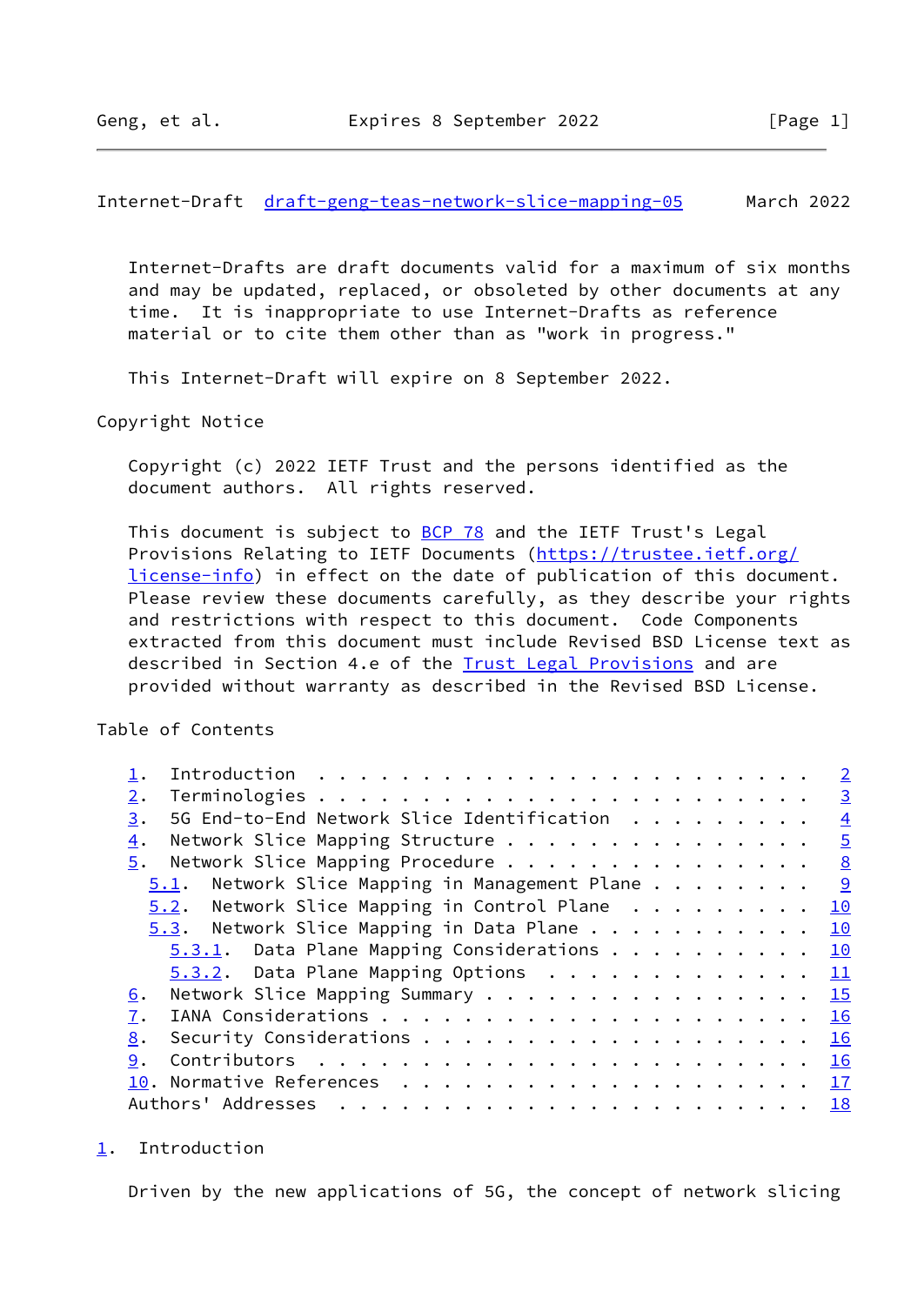is defined to provide a logical network with specific capabilities and characteristics. Network slice contains a set of network functions and allocated resources(e.g. computation, storage and network resources). According to [IS28530], a 5G end-to-end network slice is composed of three major types network segments: Radio Access

Geng, et al. **Expires 8 September 2022** [Page 2]

<span id="page-2-1"></span>Internet-Draft [draft-geng-teas-network-slice-mapping-05](https://datatracker.ietf.org/doc/pdf/draft-geng-teas-network-slice-mapping-05) March 2022

 Network (RAN), Transport Network (TN) and Mobile Core Network (CN). Transport network is supposed to provide the required connectivity between AN and CN, with specific performance commitment. For each end-to-end network slice, the topology and performance requirement for transport network can be very different, which requests transport network to have the capability of supporting multiple different transport network slices.

 The concept of IETF network slice is discussed in [\[I-D.ietf-teas-ietf-network-slices](#page-18-2)]. In summary, an IETF Network Slice is a logical network topology connecting a number of endpoints using a set of shared or dedicated network resources that are used to satisfy specific Service Level Objectives SLOs) and Service Level Expectations (SLEs).

 The realization of an IETF network slices in Transport network (TN) could span multiple technology (e.g., IP/MPLS, Optical) and multiple administrative domains. Depending on the consumer's requirement, an IETF network slice could be isolated from other concurrent IETF network slices, in terms of data plane, control plane and management plane. The procedure for lifecycle of an end-to-end network slice instance (i.e., creation, deletion, modificatinon, termination etc.) is defined in [[TS28531](#page-19-2)]. End-to-end network slicing provisioning is specified in ETSI [[ZSM003](#page-20-0)]. But there is no specifications about how to map end-to-end network slice to IETF network slices in Transport Network (TN). This draft describes the procedure of mapping the 5G end-to-end network slice to IETF network slices in management plane, control plane and data plane.

# <span id="page-2-0"></span>[2](#page-2-0). Terminologies

 The key words "MUST", "MUST NOT", "REQUIRED", "SHALL", "SHALL NOT", "SHOULD", "SHOULD NOT", "RECOMMENDED", "MAY", and "OPTIONAL" in this document are to be interpreted as described in [\[RFC2119](https://datatracker.ietf.org/doc/pdf/rfc2119)].

The following terms are used in this document: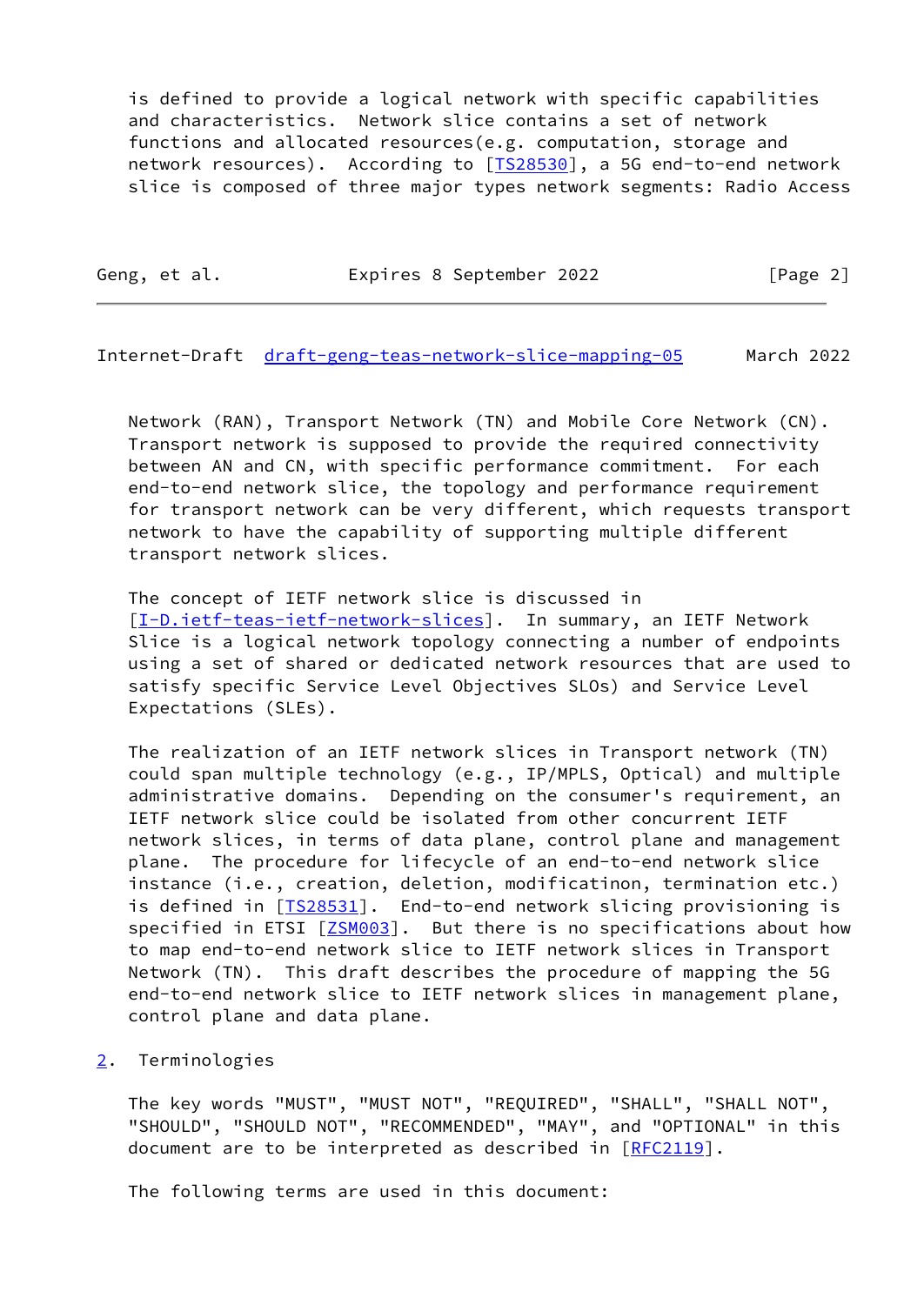NSC: IETF Network Slice Controller NSI: Network Slice Instance NSSI: Network Slice Subnet Instance S-NSSAI: Single Network Slice Selection Assistance Information AN: Access Network RAN: Radio Access Network

<span id="page-3-1"></span>Internet-Draft [draft-geng-teas-network-slice-mapping-05](https://datatracker.ietf.org/doc/pdf/draft-geng-teas-network-slice-mapping-05) March 2022

Geng, et al. Expires 8 September 2022 [Page 3]

TN: Transport Network

CN: Mobile Core Network

DSCP: Differentiated Services Code Point

CSMF: Communication Service Management Function

NSMF: Network Slice Management Function

NSSMF: Network Slice Subnet Management Function

<span id="page-3-0"></span>[3](#page-3-0). 5G End-to-End Network Slice Identification

 The following figure illustrates a typical mobile network with three 5G e2e network slices. Each e2e network slice contains AN slice, CN slice and one or more IETF network Slices. 3GPP identifies each e2e network slice using an integer called S-NSSAI. In Figure-1 there are three instances of e2e network slices which are identified by S-NSSAI 01111111, 02222222 and 02333333, respectively. Each instance of e2e network slice contains AN slice, CN Slice and one or more IETF network slices. For example, e2e network slice 01111111 has AN Slice instance 4, CN Slice instance 1 and IETF network slice 6. Note that 3GPP does not cover the IETF network slice. See [\[I-D.ietf-teas-ietf-network-slices](#page-18-2)] for details of IETF network slice.

 Note that 3GPP uses the terms NSI and NSSI which are a set of network function and required resources (e.g. compute, storage and networking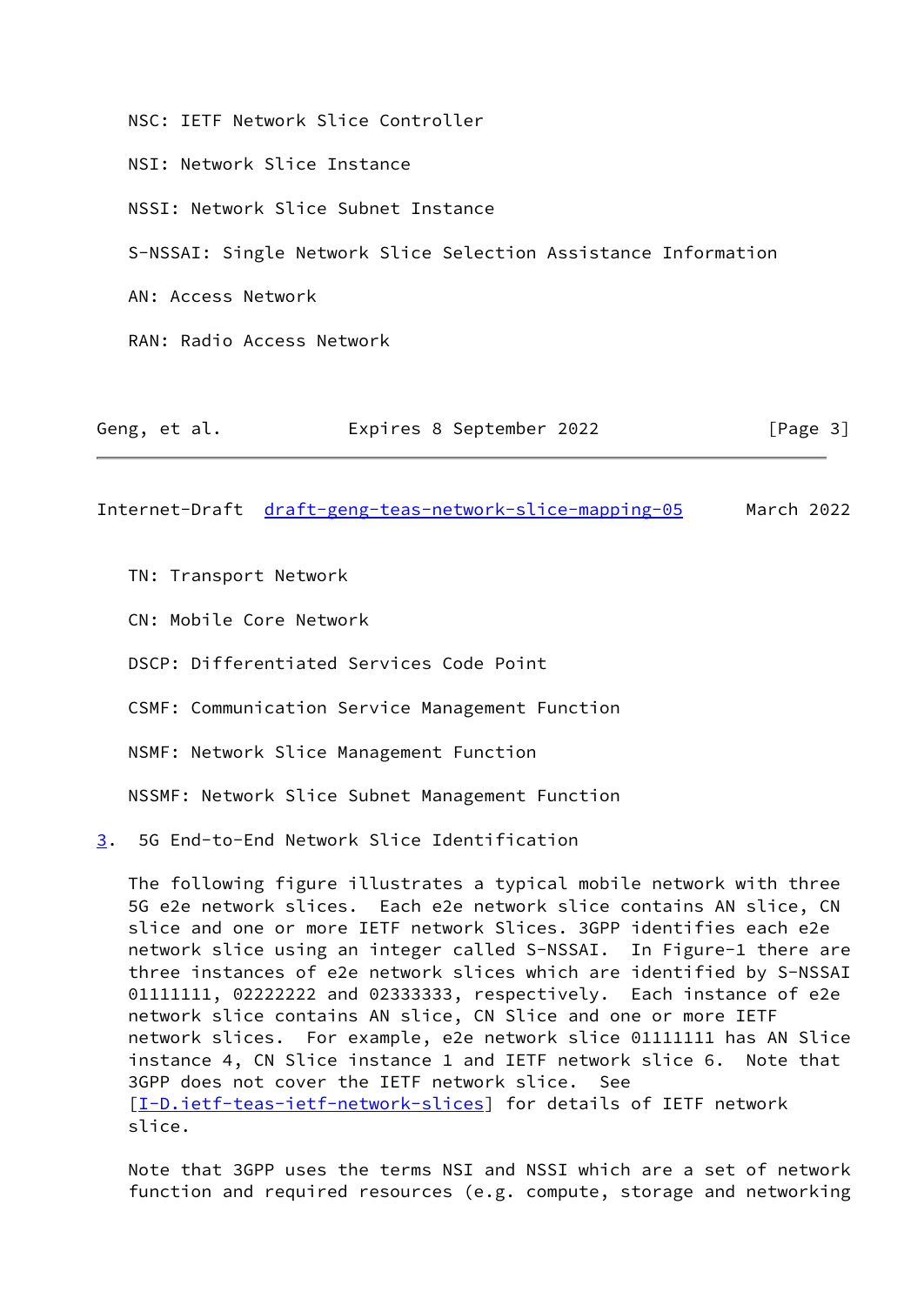resources) which corresponds to network slice Instance, whereas S-NSSAI is an integer that identifies the e2e network slice.

Geng, et al. **Expires 8 September 2022** [Page 4]

### <span id="page-4-0"></span>Internet-Draft [draft-geng-teas-network-slice-mapping-05](https://datatracker.ietf.org/doc/pdf/draft-geng-teas-network-slice-mapping-05) March 2022

 +-----------+ +-----------+ +-----------+ | S-NSSAI | | S-NSSAI | | S-NSSAI | | 01111111 | | 02222222 | | 03333333 | +---|-------+ +---|---|---+ +----|------+ | +----------+ | | V V V V \*\*\*\*\*\*\* \*\*\*\*\*\*\*\* \*\*\*\*\*\*\*\*  $Core$  \* NSSI 1 \* \* NSSI 2 \* \* NSSI 3 \* Network \*\*\*\*\*\*\*\* \*\*\*\*\*\*\*\* \*\*\*\*\*\*\*\*  $\qquad \qquad \backslash$  $\qquad \qquad \backslash$  +-----+ +-----+ +-----+ Transport | IETF| | IETF| | IETF| Network | NS 6| | NS 7| | NS 8| +-----+ +-----+ +-----+  $\qquad \qquad \backslash$  $\qquad \qquad \backslash$ \*\*\*\*\*\*\*\* \*\*\*\*\*\*\*\* Access  $*$  NSSI 4  $*$   $*$  NSSI 5  $*$ Network \*\*\*\*\*\*\*\*\* \*\*\*\*\*\*\*\*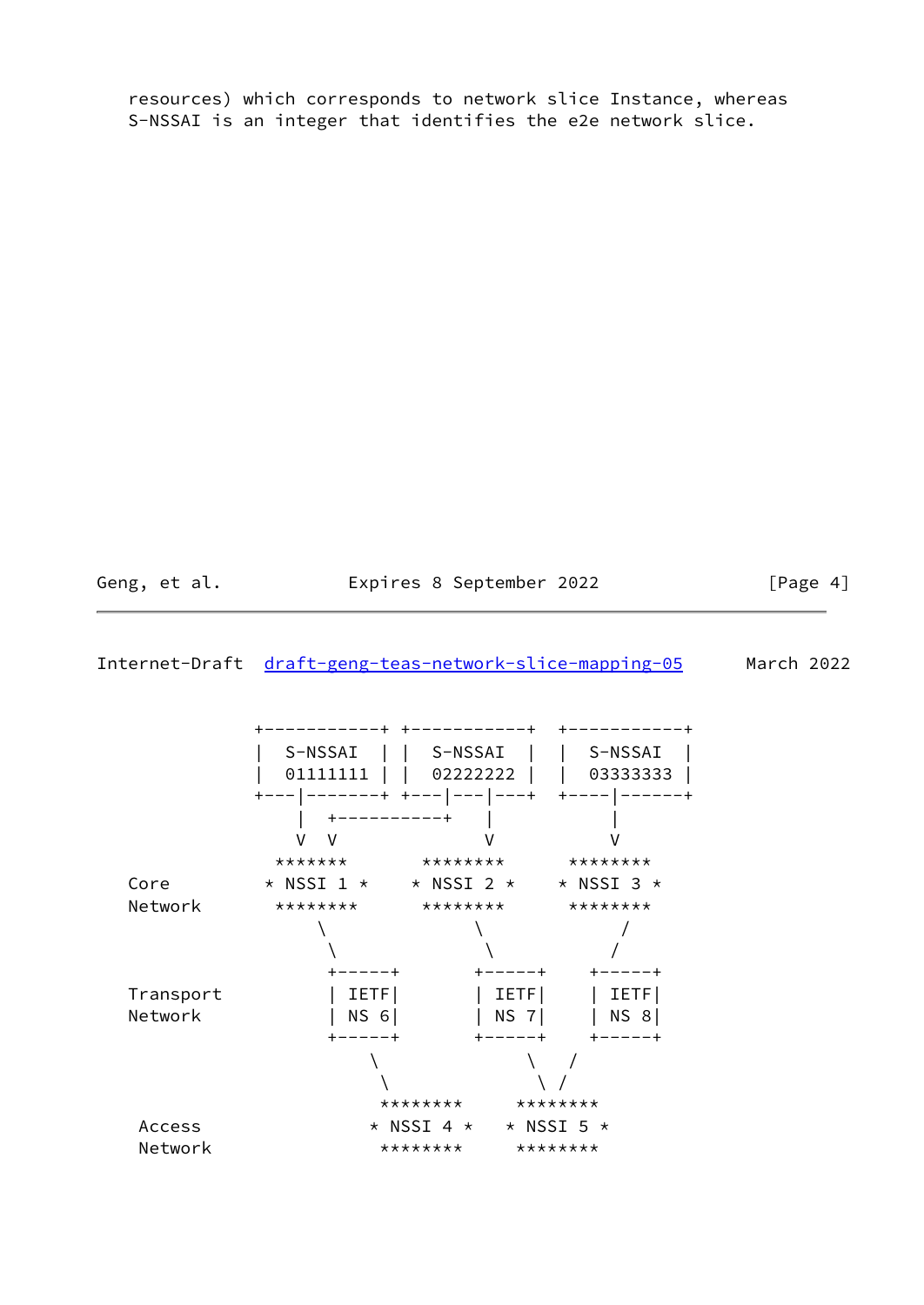Figure 1 5G End-to-End Network Slice and its components

# <span id="page-5-0"></span>[4](#page-5-0). Network Slice Mapping Structure

 Referring to 3GPP TR 28.801, the management of 5G e2e network slices from 3GPP view is shown in Figure-2(A). Figure-2(B) illustrates the view of IETF and how it maps to 3GPP network slice management. In particular, the IETF network slice controller (NSC) is equivalent to 3GPP TN NSSMF and functional block "Consumer" at IETF is equivalent to 3GPP NSMF.

Geng, et al. **Expires 8 September 2022** [Page 5]

Internet-Draft [draft-geng-teas-network-slice-mapping-05](https://datatracker.ietf.org/doc/pdf/draft-geng-teas-network-slice-mapping-05) March 2022

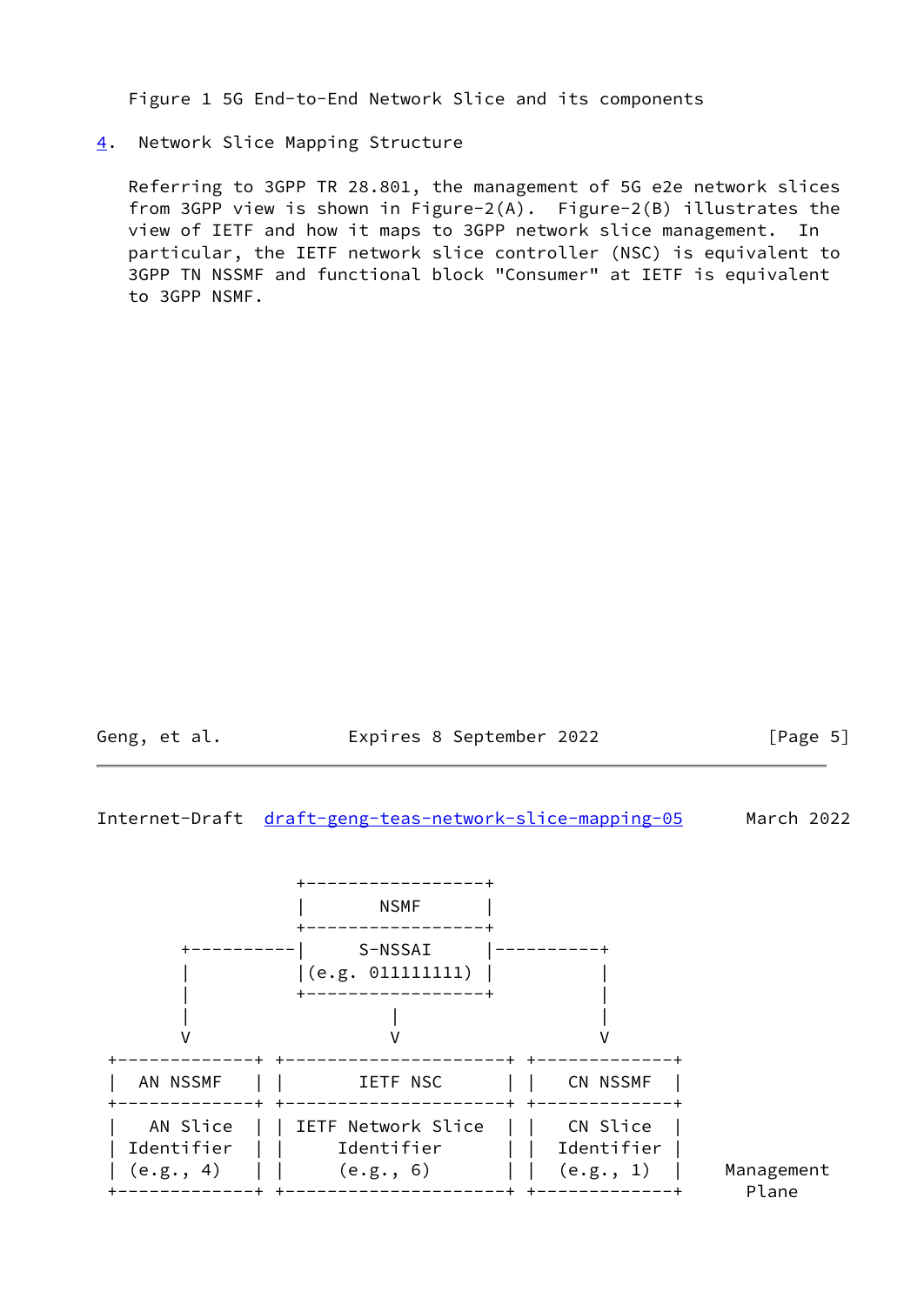

Note: Refer to Figure-1 for S-NSSAI 01111111, AN, CN and IETF networks slices 4 Figure-2 Relation between IETF and 3GPP Network Slice management

 The following figure shows the necessary elements for mapping end-to end network slice into IETF network slices.

Geng, et al. Expires 8 September 2022 [Page 6]

Internet-Draft [draft-geng-teas-network-slice-mapping-05](https://datatracker.ietf.org/doc/pdf/draft-geng-teas-network-slice-mapping-05) March 2022

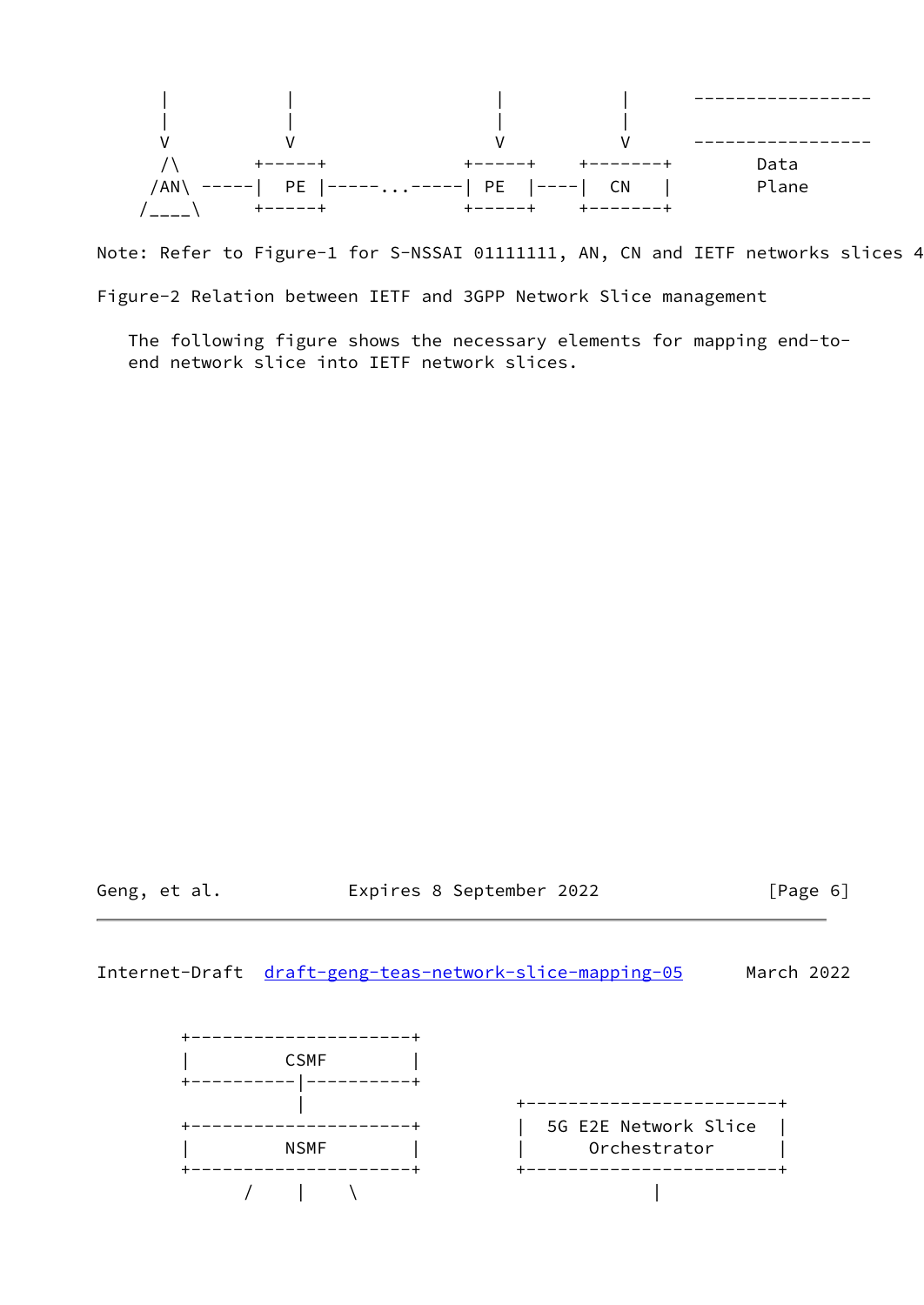

Figure-3 5G E2E Network Slice Mapping Structure

 The following network slice related identifiers in management plane, control plane and data(user) plane play an important role in end-to end network slice mapping.

- \* Single Network Slice Selection Assistance Information(S-NSSAI): The end-to-end network slice identifier, which is defined in [[TS23501\]](#page-19-3); S-NSSAI is used during 3GPP network slice signalling process.
- \* IETF Network Slice Identifier: An identifier allocated by IETF Neetwork Slice Controller (NSC) in management plane. In data plane, IETF Network Slice Identifier may be instantiated with existing data plane identifiers and doesn't necessarily require new encapsulation.

Geng, et al. **Expires 8 September 2022** [Page 7]

<span id="page-7-0"></span>Internet-Draft [draft-geng-teas-network-slice-mapping-05](https://datatracker.ietf.org/doc/pdf/draft-geng-teas-network-slice-mapping-05) March 2022

\* IETF Network Slice Interworking Identifier: Data-plane network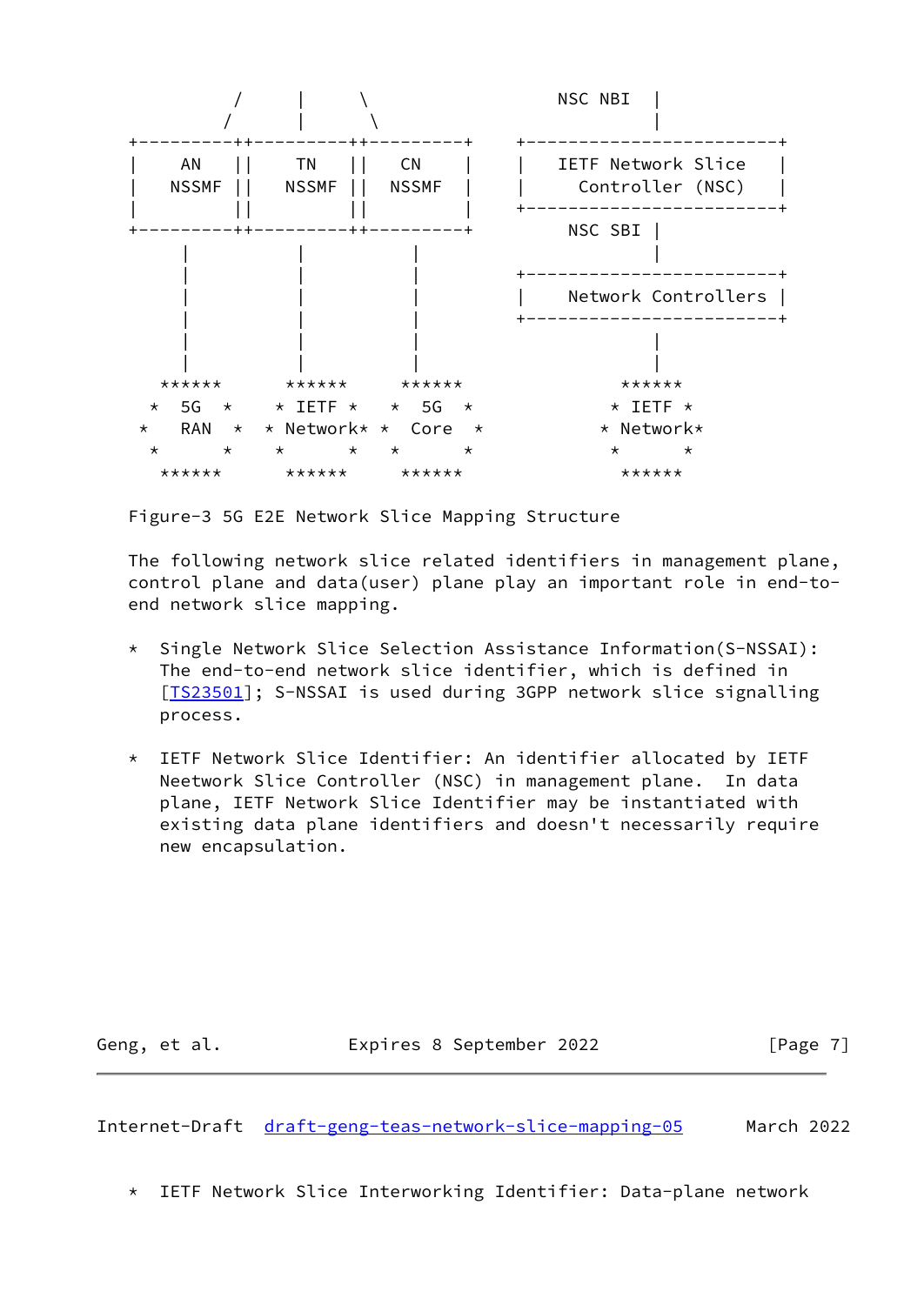slice identifier which is used for mapping the end-to-end network slice traffic to specific IETF network slice. The IETF Network Slice Interworking Identifier is a new concept introduced by this draft, which may be instantiated with existing data plane identifiers and doesn't necessarily require new encapsulation.

 The relationship between these identifiers are specifies in the following sections.

#### <span id="page-8-0"></span>[5](#page-8-0). Network Slice Mapping Procedure

This section provides a general procedure of network slice mapping:

 1. NSMF receives the request from CSMF for allocation of a network slice instance with certain characteristics.

 2. Based on the service requirement , NSMF acquires requirements for the end-to-end network slice instance , which is defined in Service Profile([\[TS28541](#page-19-4)] section 6.3.3).

 3. Based on Service Profile, NSMF identified the network function and the required resources in AN, CN and TN networks. It also assigns the unique ID S-NSSAI.

4. NSMF sends a request to AN NSSMF for creation of AN Slice.

5. NSMF sends a request to CN NSSMF for creation of CN Slice.

 6. NSMF sends a request to IETF Network Slice Controller (NSC) for creation of IETF Network Slice. The request contains such attribute such as endpoints, required SLA/SLO along with other IETF network slice attributes. It also cotains mapping informatin for IETF Network Slice Interworking Identifier.

 7. NSC realizes the IETF network slice which satisfies the requirement of IETF network slice between the specified endpoints (AN/ CN edge nodes). It assigns sliceID and send it to NSMF.

 8. NSMF has the mapping relationship between S-NSSAI and IETF Network Slice ID;

 9. When the User Equipment (UE) appears, and during the 5G signalling, it requests to be connected to specific e2e network slice identified by S-NASSI. Then a GTP tunnel (which is UDP/IP) will be created.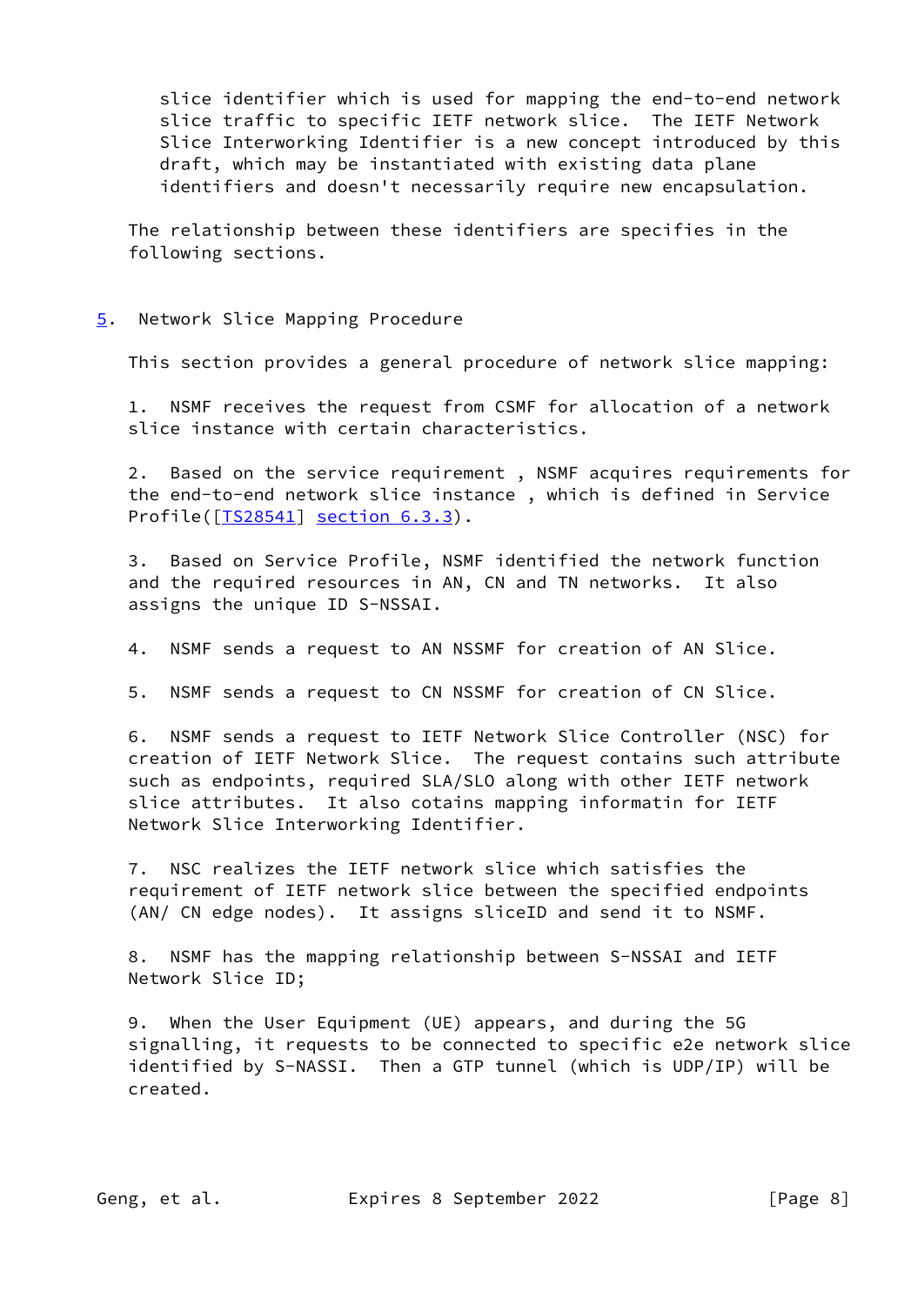<span id="page-9-1"></span>Internet-Draft [draft-geng-teas-network-slice-mapping-05](https://datatracker.ietf.org/doc/pdf/draft-geng-teas-network-slice-mapping-05) March 2022

 10. UE starts sending traffic in context of e2e network slice for specific S-NASSI.

 11. In context of GTP tunnel, the AN edge nodes encapsulates the packet with sliceIID according to the selected S-NSSAI ans send it to the transport network.

 12. The transport network edge node receives the IP packet and parses the sliceIID from the packet and maps the packet to the corresponding IETF network slice. It may encapsulate packet with sliceID if needed (for example for enforcing QoS in transport network).

<span id="page-9-0"></span>[5.1](#page-9-0). Network Slice Mapping in Management Plane

 The transport network management Plane maintains the interface between NSMF and TN NSSMF, which 1) guarantees that IETF network slice could connect the AN and CN with specified characteristics that satisfy the requirements of communication; 2) builds up the mapping relationship between NSI identifier and TN NSSI identifier; 3) maintains the end-to-end slice relevant functions;

 Service Profile defined in[TS28541] represents the requirement of end-to-end network slice instance in 5G network. Parameters defined in Service Profile include Latency, resource sharing level, availability and so on. How to decompose the end-to-end requirement to the transport network requirement is one of the key issues in Network slice requirement mapping. GSMA(Global System for Mobile Communications Association) defines the  $[GST]$  $[GST]$  to indicate the network slice requirement from the view of service provider. [\[I-D.contreras-teas-slice-nbi](#page-18-4)] analysis the parameters of GST and categorize the parameters into three classes, including the attributes with direct impact on the IETF network slice definition. It is a good start for selecting the transport network relevant parameters in order to define Network Slice Profile for Transport Network. Network slice requirement parameters are also necessary for the definition of transport network northbound interface.

 Inside the TN NSSMF, it is supposed to maintain the attributes of the IETF network slice. If the attributes of an existing TN NSSI could satisfy the requirement from TN Network Slice Profile, the existing TN NSSI could be selected and the mapping is finished If there is no existing TN NSSI which could satisfy the requirement, a new TN NSSI is supposed to be created by the NSSMF with new attributes.

TN NSSI resource reservation should be considered to avoid over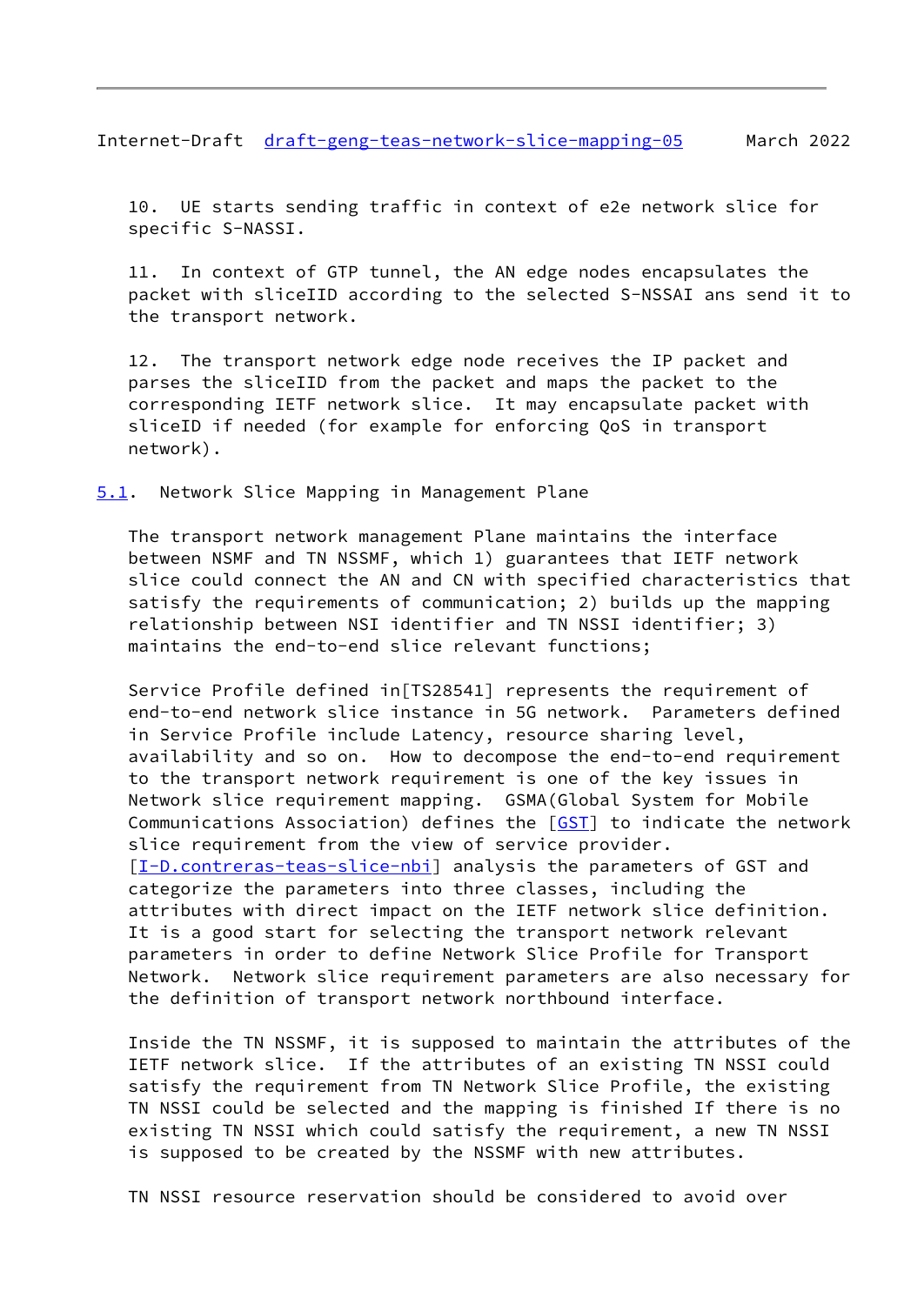allocation from multiple requests from NSMF (but the detailed mechanism should be out of scope in the draft)

Geng, et al. Expires 8 September 2022 [Page 9]

<span id="page-10-1"></span>Internet-Draft [draft-geng-teas-network-slice-mapping-05](https://datatracker.ietf.org/doc/pdf/draft-geng-teas-network-slice-mapping-05) March 2022

 TN NSSMF sends the selected or newly allocated TN NSSI identifier to NSMF. The mapping relationship between NSI identifier and TN NSSI identifier is maintained in both NSMF and TN NSSMF.

 YANG data model for the Transport Slice NBI, which could be used by a higher level system which is the Transport slice consumer of a Transport Slice Controller (TSC) to request, configure, and manage the components of a transport slices, is defined in [\[I-D.wd-teas-transport-slice-yang](#page-19-5)]. The northbound Interface of IETF network slice refers to [\[I-D.wd-teas-ietf-network-slice-nbi-yang](#page-19-6)].

<span id="page-10-0"></span>[5.2](#page-10-0). Network Slice Mapping in Control Plane

 There is no explicit interaction between transport network and AN/CN in the control plane, but the S-NSSAI defined in [\[TS23501](#page-19-3)] is treated as the end-to-end network slice identifier in the control plane of AN and CN, which is used in UE registration and PDU session setup. In this draft, we assume that there is mapping relationship between S-NSSAI and NSI in the management plane, thus it could be mapped to a IETF network slice .

 Editor's note: The mapping relationship between NSI defined in [IS23501] and S-NSSAI defined in [IS23501] is still in discussion.

<span id="page-10-2"></span>[5.3](#page-10-2). Network Slice Mapping in Data Plane

 If multiple network slices are carried through one physical interface between AN/CN and TN, IETF Network Slice Interworking ID in the data plane needs to be introduced. If different network slices are transported through different physical interfaces, Network Slices could be distinguished by the interface directly. Thus IETF Network Slice Interworking ID is not the only option for network slice mapping, while it may help in introducing new network slices.

<span id="page-10-3"></span>[5.3.1](#page-10-3). Data Plane Mapping Considerations

 The mapping relationship between AN or CN network slice identifier (either S-NSSAI in control plane or NSI/NSSI in management plane) and IETF Network Slice Interworking ID needs to be maintained in AN/CN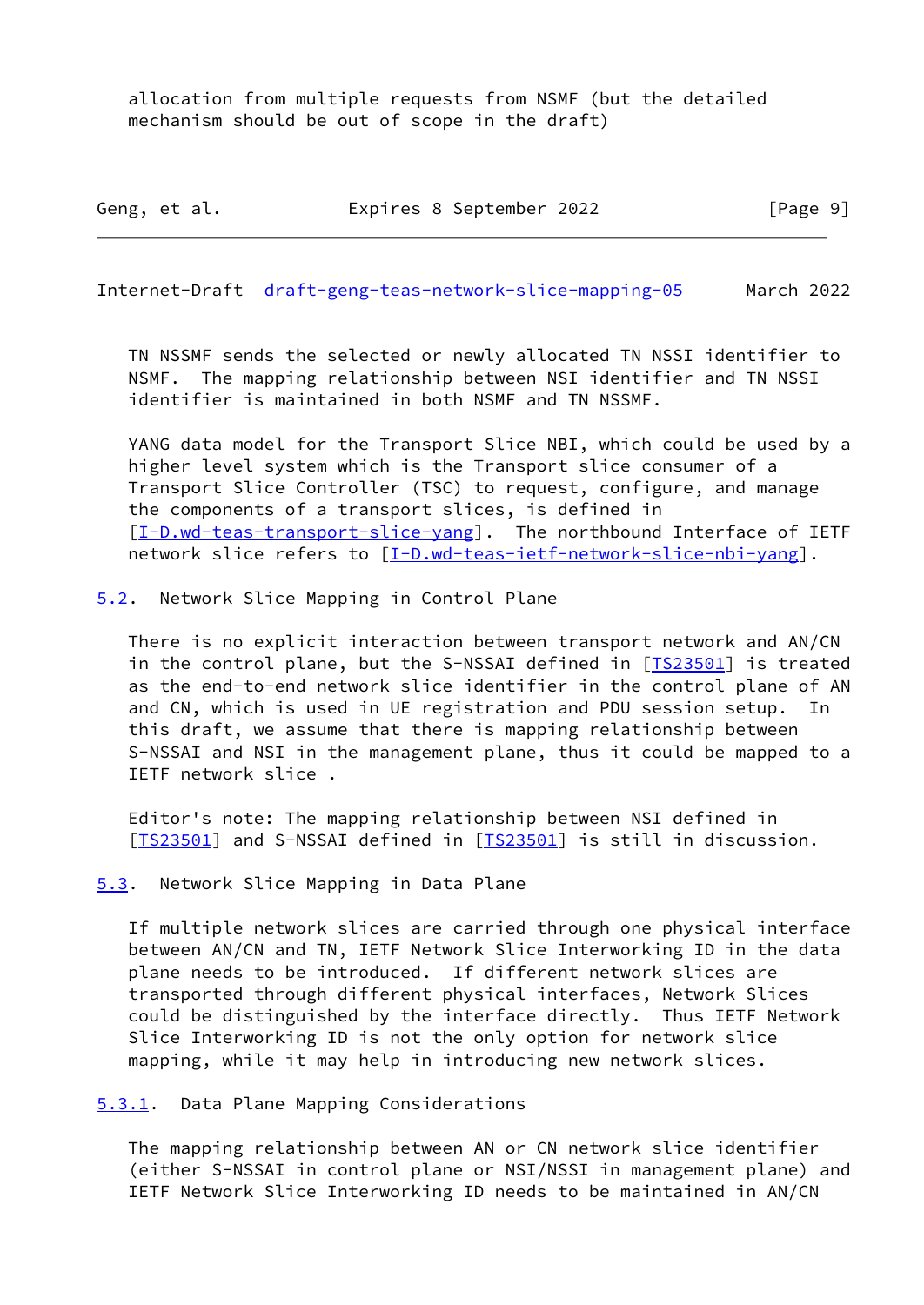network nodes, and the mapping relationship between IETF Network Slice Interworking ID and IETF Network Slice is maintained in the edge node of transport network. When the packet of a uplink flow goes from AN to TN, the packet is encapsulated based on the IETF Network Slice Interworking ID; then the encapsulation of IETF Network Slice Interworking ID is read by the edge node of transport network, which maps the packet to the corresponding IETF network slice.

Geng, et al. Expires 8 September 2022 [Page 10]

<span id="page-11-1"></span>Internet-Draft [draft-geng-teas-network-slice-mapping-05](https://datatracker.ietf.org/doc/pdf/draft-geng-teas-network-slice-mapping-05) March 2022

 Editor's Note: We have considered to add "Network Instance" defined in [[TS23501\]](#page-19-3) in the draft. However, after the discussion with 3GPP people, we think the concept of "network instance" is a 'neither Necessary nor Sufficient Condition' for network slice. Network Instance could be determined by S-NSSAI, it could also depends on other information; Network slice could also be allocated without network instance (in my understanding) And, IETF Network Slice Interworking ID is not a competitive concept with network instance.IETF Network Slice Interworking ID is a concept for the data plane interconnection with transport network, network instance may be used by AN and CN nodes to associate a network slice with IETF Network Slice Interworking ID

<span id="page-11-0"></span>[5.3.2](#page-11-0). Data Plane Mapping Options

 The following picture shows the end-to-end network slice in data plane:

| $+ - - +$ $+ - - - - +$ |                                                              | +----------------+ |  |
|-------------------------|--------------------------------------------------------------|--------------------|--|
|                         | UE - - - - (R)AN ----------------------------  UPF           |                    |  |
| キーーキ キーーーーーキ            |                                                              | +----------------+ |  |
|                         | <----AN NS----> <----------TN NS----------> <----CN NS-----> |                    |  |

 The mapping between 3GPP slice and transport slice in user plane could happens in:

 (R)AN: User data goes from (radio) access network to transport network

 UPF: User data goes from core network functions to transport network Editor's Note: As figure 4.7.1. in [IS28530] describes, TN NS will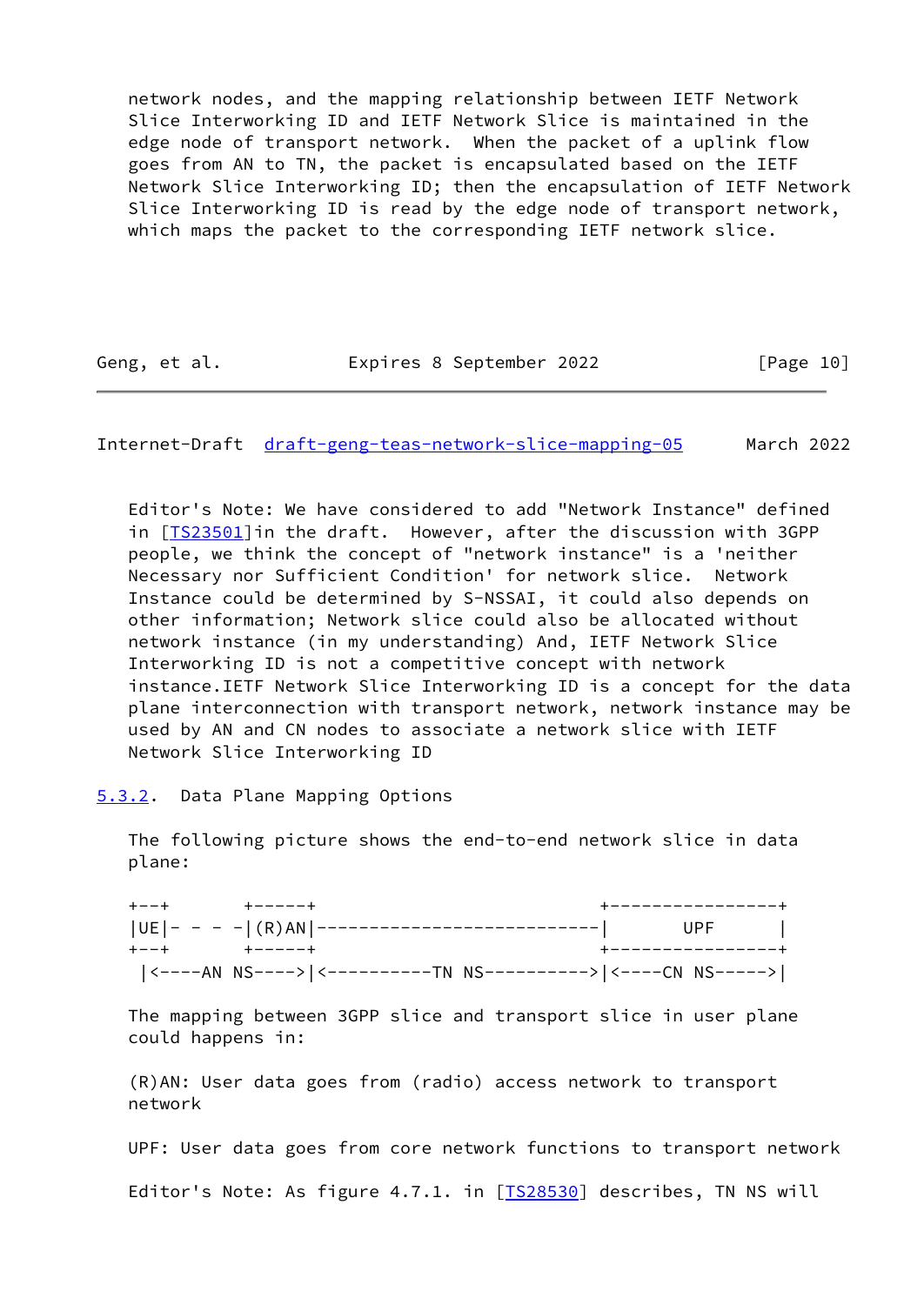not only exist between AN and CN but may also within AN NS and CN NS. However, here we just show the TN between AN and CN as an example to avoid unncessary complexity.

 The following picture shows the user plane protocol stack in end-to end 5G system.

Geng, et al. **Expires 8 September 2022** [Page 11]

Internet-Draft [draft-geng-teas-network-slice-mapping-05](https://datatracker.ietf.org/doc/pdf/draft-geng-teas-network-slice-mapping-05) March 2022



 The following figure shows the typical encapsulation in N3 interface which could be used to carry the IETF Network Slice Interworking ID between AN/CN and TN.

 +------------------------+ | Application Protocols | +------------------------+ | IP (User) |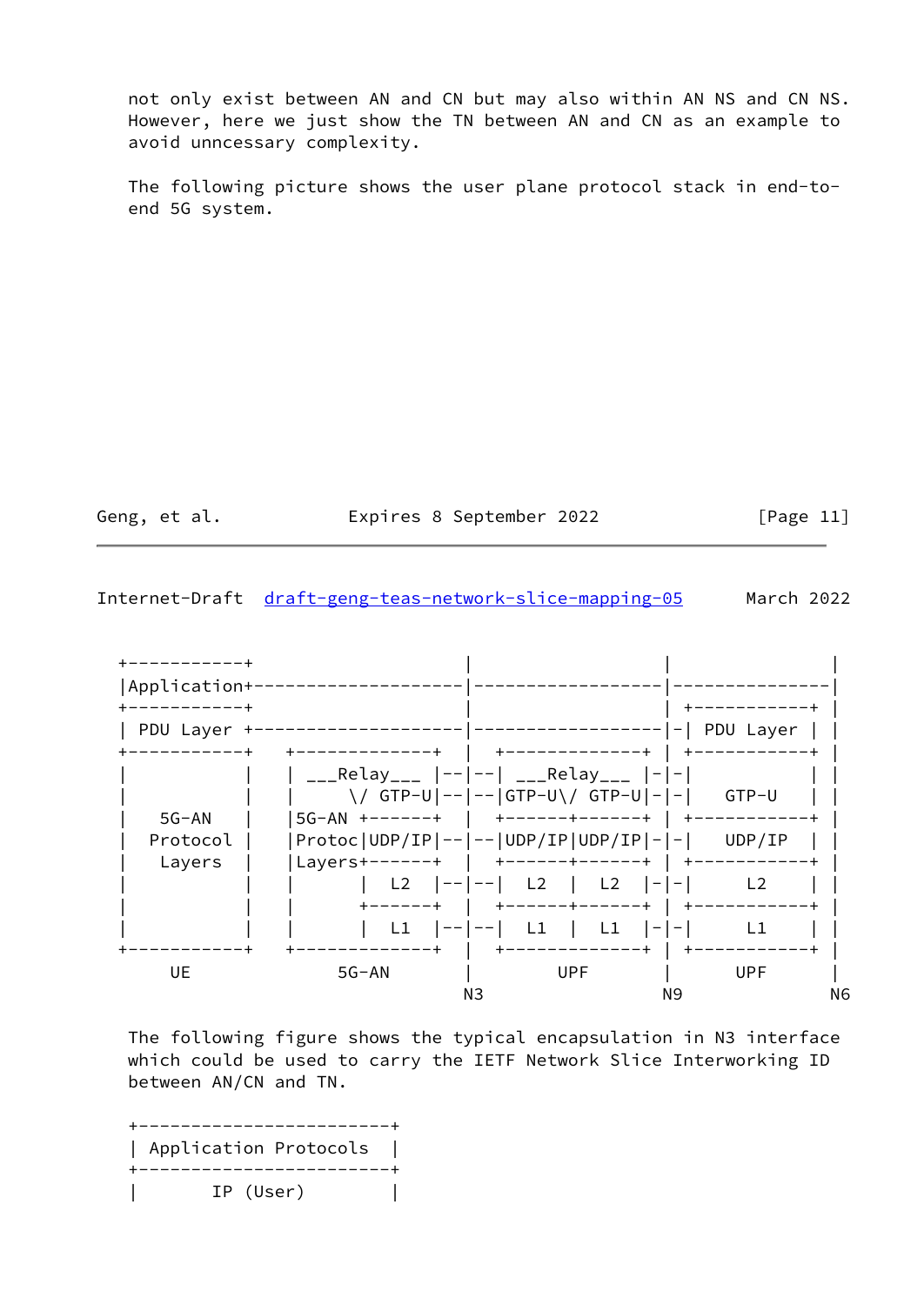

<span id="page-13-0"></span>[5.3.2.1](#page-13-0). Layer 3 and Layer 2 Encapsulations

 If the encapsulation above IP layer is not visible to Transport Network, it is not able to be used for network slice interworking with transport network. In this case, IP header and Ethernet header could be considered to provide information of network slice interworking from AN or CN to TN.

Geng, et al. Expires 8 September 2022 [Page 12]

Internet-Draft [draft-geng-teas-network-slice-mapping-05](https://datatracker.ietf.org/doc/pdf/draft-geng-teas-network-slice-mapping-05) March 2022

| Application Protocols             | Λ                |
|-----------------------------------|------------------|
| --------<br>IP (User)<br>-------+ | Invisible<br>for |
| GTP                               | ΤN               |
| <b>UDP</b>                        |                  |
| ΙP                                |                  |
| Ethernet<br>---------------       |                  |

 The following field in IP header and Ethernet header could be considered :

IP Header: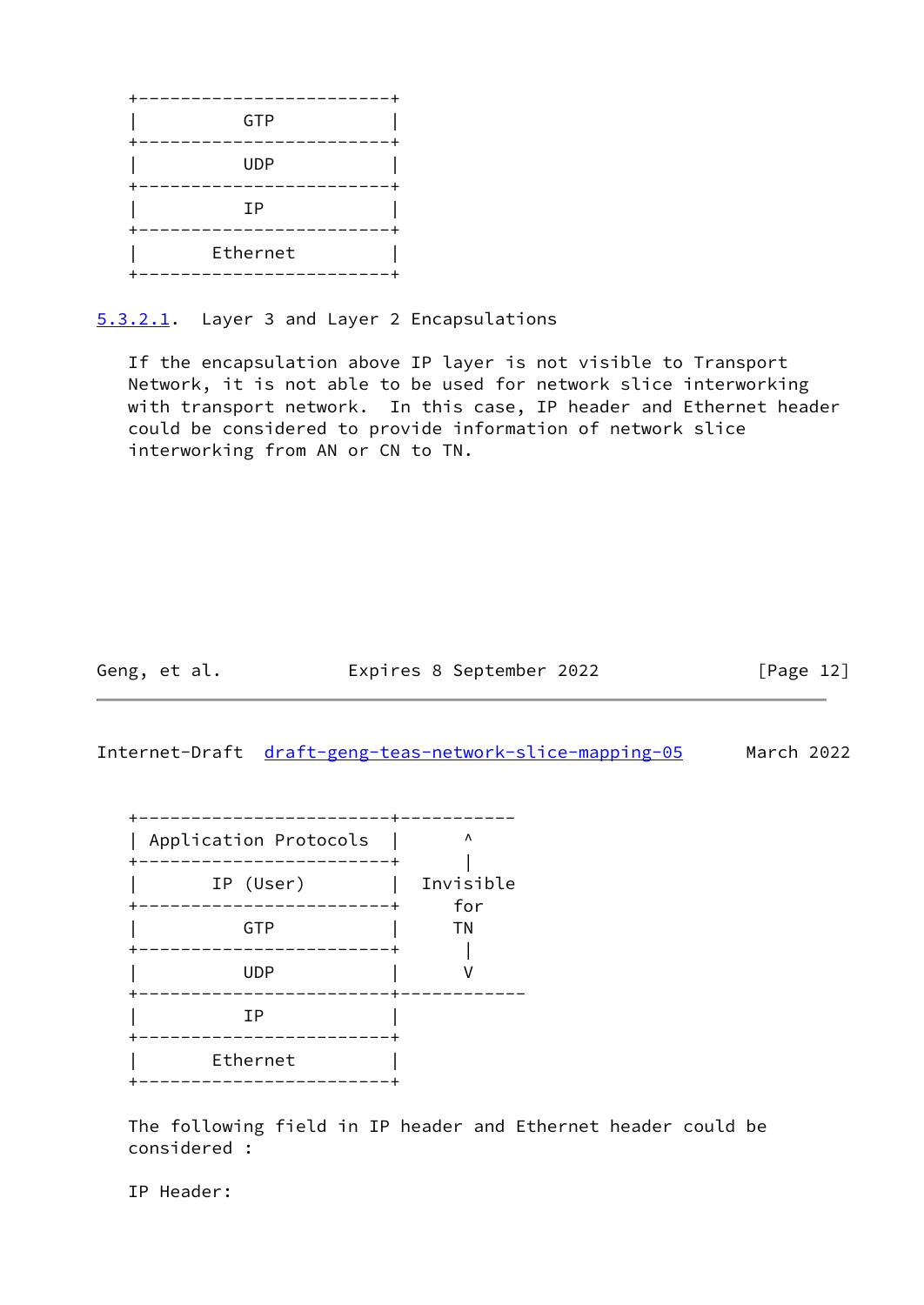- \* DSCP: It is traditionally used for the mapping of QoS identifier between AN/CN and TN network. Although some values (e.g. The unassigned code points) may be borrowed for the network slice interworking, it may cause confusion between QoS mapping and network slicing mapping.;
- \* Destination Address: It is possible to allocate different IP addresses for entities in different network slice, then the destination IP address could be used as the network slice interworking identifier. However, it brings additional requirement to IP address planning. In addition, in some cases some AN or CN network slices may use duplicated IP addresses.
- \* Option fields/headers: It requires that both AN and CN nodes can support the encapsulation and decapsulation of the options.

# Ethernet header

 \* VLAN ID: It is widely used for the interconnection between AN/CN nodes and the edge nodes of transport network for the access to different VPNs. One possible problem is that the number of VLAN ID can be supported by AN nodes is typically limited, which effects the number of IETF network slices a AN node can attach to. Another problem is the total amount of VLAN ID (4K) may not provide a comparable space as the network slice identifiers of mobile networks.

Geng, et al. Expires 8 September 2022 [Page 13]

Internet-Draft [draft-geng-teas-network-slice-mapping-05](https://datatracker.ietf.org/doc/pdf/draft-geng-teas-network-slice-mapping-05) March 2022

 Two or more options described above may also be used together as the IETF Network Slice Interworking ID, while it would make the mapping relationship more complex to maintain.

 In some other case, when AN or CN could support more layer 3 encapsulations, more options are available as follows:

 If the AN or CN could support MPLS, the protocol stack could be as follows:

+------------------------+-----------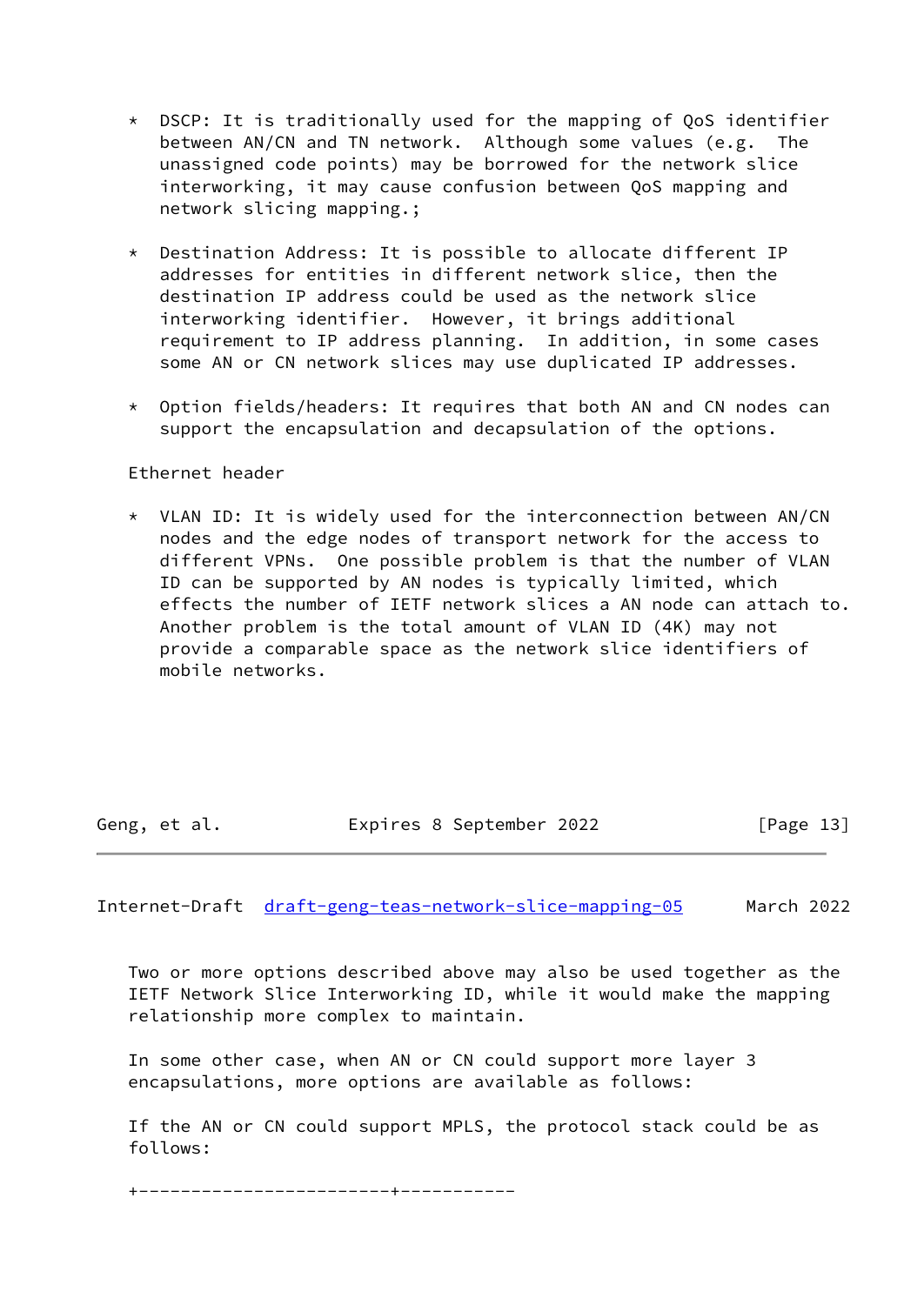| Application Protocols         | Λ         |
|-------------------------------|-----------|
|                               |           |
| IP (User)                     | Invisible |
| -------+                      | for       |
| GTP                           | ΤN        |
| <b>UDP</b>                    |           |
| <b>MPLS</b>                   |           |
| ΙP                            |           |
| Ethernet<br>----------------- |           |
|                               |           |

 A specified MPLS label could be used to as a IETF Network Slice Interworking ID.

If the AN or CN could support SRv6, the protocol stack is as follows:

| Application Protocols         | Λ                |
|-------------------------------|------------------|
| IP (User)                     | Invisible<br>for |
| GTP                           | ΤN               |
| <b>UDP</b>                    |                  |
| <b>SRH</b>                    |                  |
| IP <sub>v6</sub><br>--------- |                  |
| Ethernet                      |                  |
|                               |                  |

The following field could be considered to identify a network slice:

| Geng, et al. | Expires 8 September 2022 | [Page 14] |
|--------------|--------------------------|-----------|
|--------------|--------------------------|-----------|

<span id="page-15-0"></span>Internet-Draft [draft-geng-teas-network-slice-mapping-05](https://datatracker.ietf.org/doc/pdf/draft-geng-teas-network-slice-mapping-05) March 2022

SRH:

 \* SRv6 functions: AN/CN is supposed to support the new function extension of SRv6.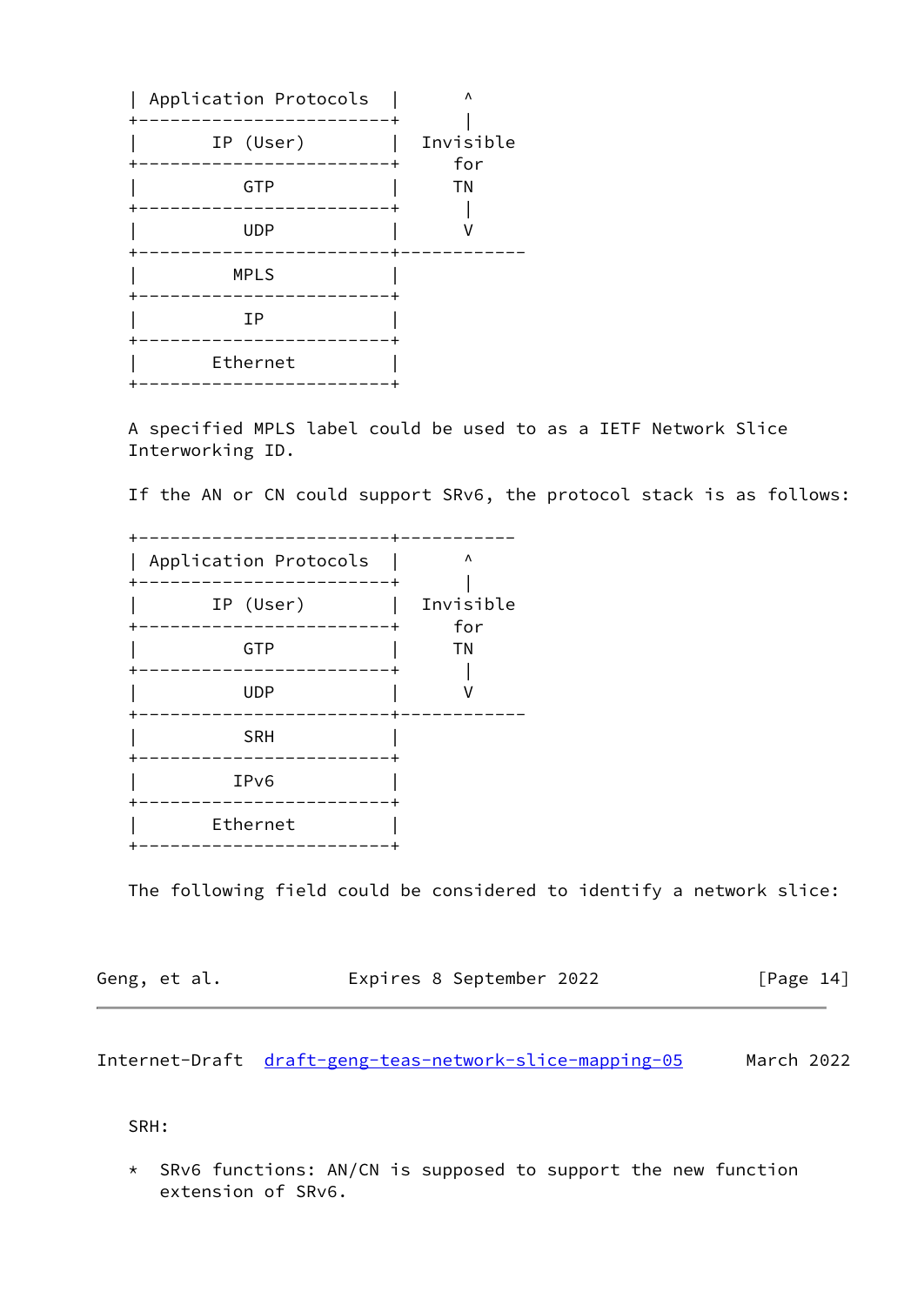\* Optional TLV: AN/CN is supposed to support the extension of optional TLV of SRH.

<span id="page-16-1"></span>[5.3.2.2](#page-16-1). Above Layer 3 Encapsulations

 If the encapsulation above IP layer is visible to Transport Network, it is able to be used to identify a network slice. In this case, UPD and GTP-U could be considered to provide information of network slice interworking between AN or CN and TN.

| Application Protocols  | ----------+ Invisible |
|------------------------|-----------------------|
| IP (User)              | for<br>ΤN             |
| GTP                    |                       |
| <b>UDP</b><br>-------- |                       |
| ΙP                     |                       |
| Ethernet<br>. <u>.</u> |                       |

The following field in UDP header could be considered:

UDP Header:

- \* UDP Source port: The UDP source port is sometimes used for load balancing. Using it for network slice mapping would require to disable the load-balancing behavior.
- <span id="page-16-0"></span>[6](#page-16-0). Network Slice Mapping Summary

 The following picture shows the mapping relationship between the network slice identifier in management plane, control plane and user plane.

Geng, et al. Expires 8 September 2022 [Page 15]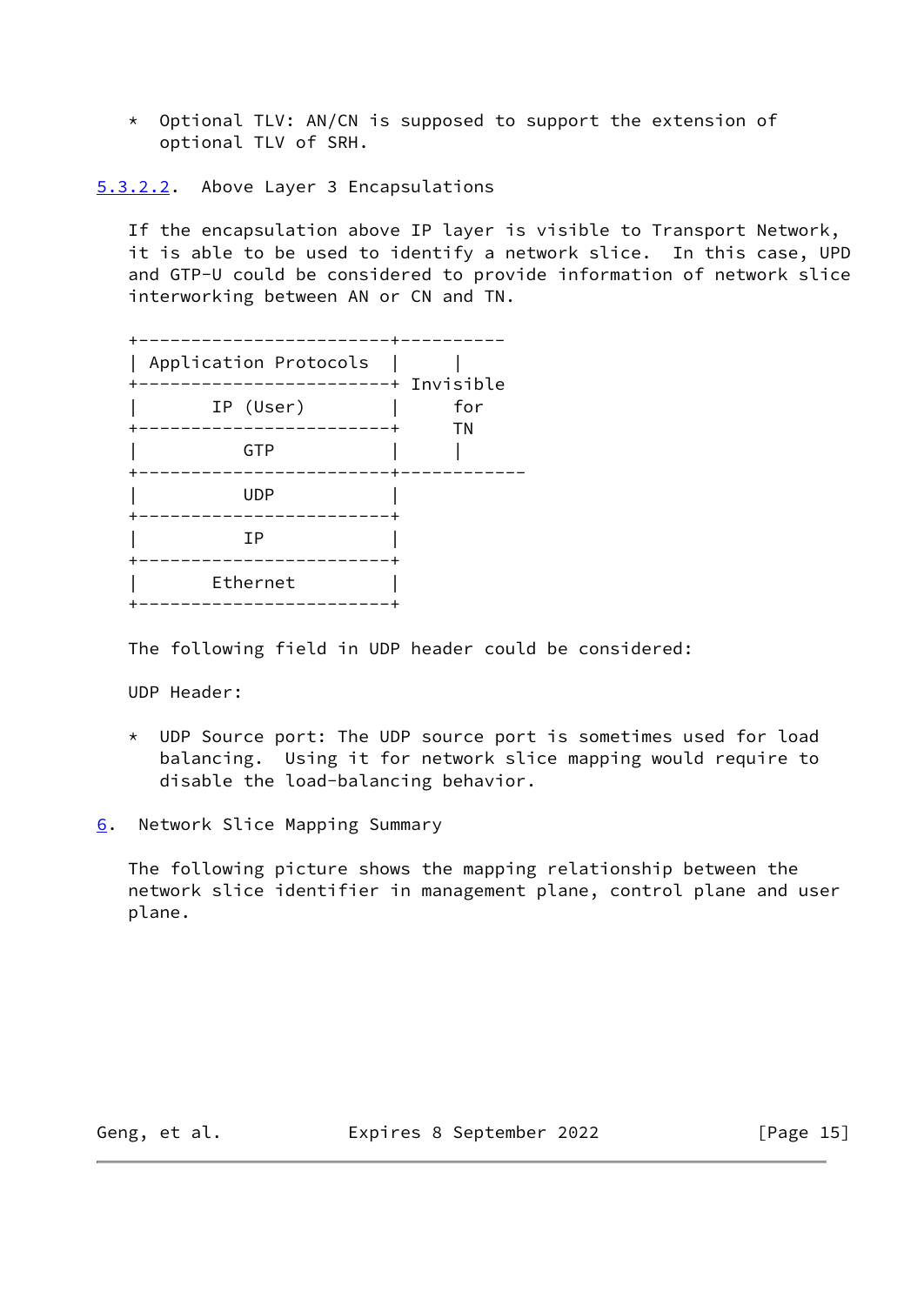<span id="page-17-1"></span>Internet-Draft [draft-geng-teas-network-slice-mapping-05](https://datatracker.ietf.org/doc/pdf/draft-geng-teas-network-slice-mapping-05) March 2022



<span id="page-17-0"></span>[7](#page-17-0). IANA Considerations

TBD

 Note to RFC Editor: this section may be removed on publication as an RFC.

<span id="page-17-2"></span>[8](#page-17-2). Security Considerations

**TBD** 

<span id="page-17-3"></span>[9](#page-17-3). Contributors

 The authors would like to thank the contributors for reviewing the draft and giving valuable comments:

Chang Liu

China Unicom

Email: liuc131@chinaunicom.cn

Tomonobu Niwa

Individual

Email: tomonobu.niwa@gmail.com

Nikesh Nageshar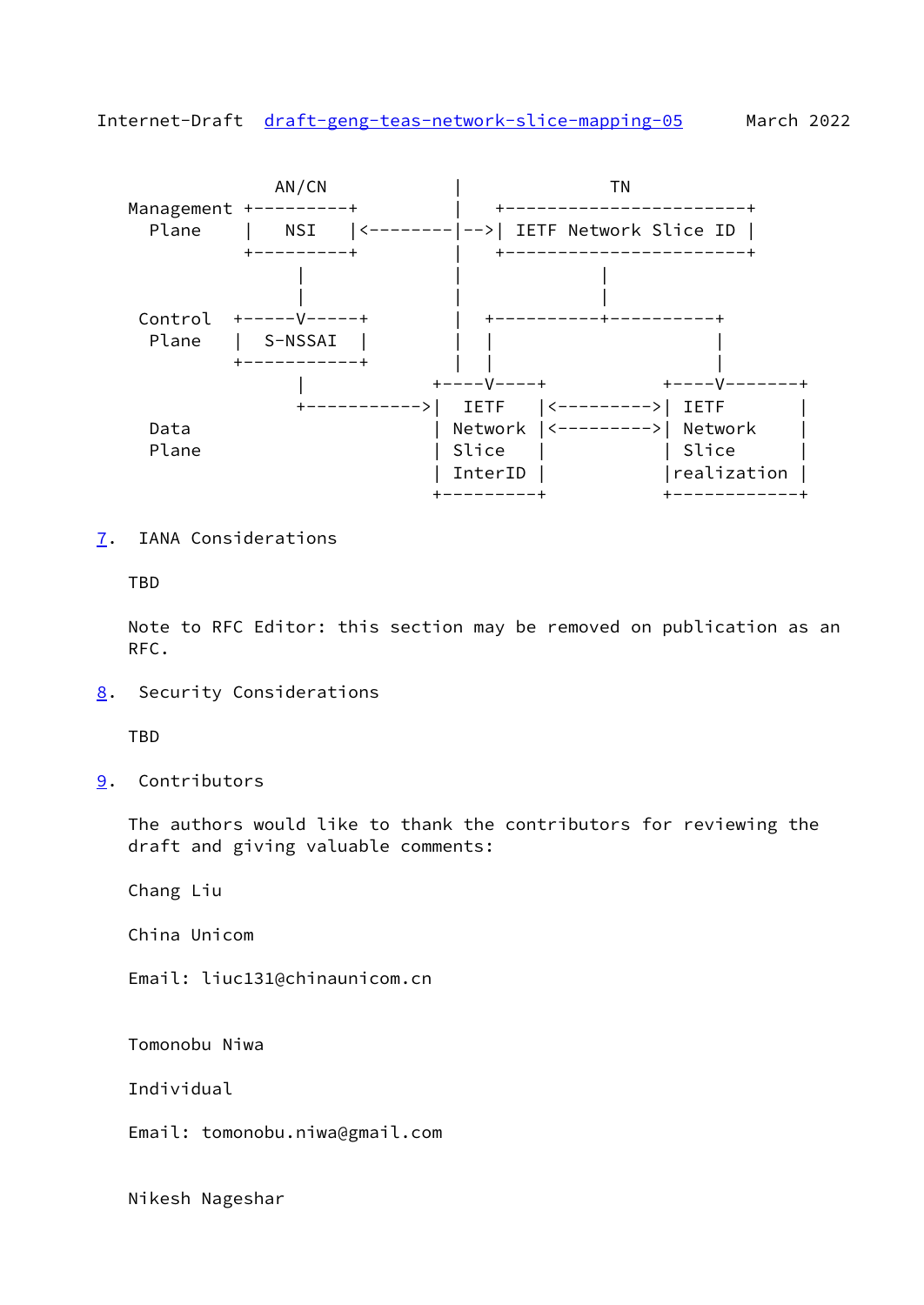<span id="page-18-1"></span>Internet-Draft [draft-geng-teas-network-slice-mapping-05](https://datatracker.ietf.org/doc/pdf/draft-geng-teas-network-slice-mapping-05) March 2022

Individual

Email: nikesh.nageshar@gmail.com

Shunsuke Homma

NTT

Email: shunsuke.homma.ietf@gmail.com

<span id="page-18-0"></span>[10.](#page-18-0) Normative References

<span id="page-18-3"></span> [GST] "Generic Network Slice Template", <[https://www.gsma.com/newsroom/all-documents/generic](https://www.gsma.com/newsroom/all-documents/generic-network-slice-template-v2-0/) [network-slice-template-v2-0/>](https://www.gsma.com/newsroom/all-documents/generic-network-slice-template-v2-0/).

<span id="page-18-4"></span>[I-D.contreras-teas-slice-nbi]

 Contreras, L. M., Homma, S., Ordonez-Lucena, J. A., Tantsura, J., and K. Szarkowicz, "IETF Network Slice Use Cases and Attributes for Northbound Interface of IETF Network Slice Controllers", Work in Progress, Internet- Draft, [draft-contreras-teas-slice-nbi-05,](https://datatracker.ietf.org/doc/pdf/draft-contreras-teas-slice-nbi-05) 12 July 2021, <[https://www.ietf.org/archive/id/draft-contreras-teas](https://www.ietf.org/archive/id/draft-contreras-teas-slice-nbi-05.txt) [slice-nbi-05.txt>](https://www.ietf.org/archive/id/draft-contreras-teas-slice-nbi-05.txt).

[I-D.ietf-teas-ietf-network-slice-definition]

 Rokui, R., Homma, S., Makhijani, K., Contreras, L. M., and J. Tantsura, "Definition of IETF Network Slices", Work in Progress, Internet-Draft, [draft-ietf-teas-ietf-network](https://datatracker.ietf.org/doc/pdf/draft-ietf-teas-ietf-network-slice-definition-01) [slice-definition-01](https://datatracker.ietf.org/doc/pdf/draft-ietf-teas-ietf-network-slice-definition-01), 22 February 2021, <[https://www.ietf.org/archive/id/draft-ietf-teas-ietf](https://www.ietf.org/archive/id/draft-ietf-teas-ietf-network-slice-definition-01.txt) [network-slice-definition-01.txt](https://www.ietf.org/archive/id/draft-ietf-teas-ietf-network-slice-definition-01.txt)>.

<span id="page-18-2"></span>[I-D.ietf-teas-ietf-network-slices]

 Farrel, A., Drake, J., Rokui, R., Homma, S., Makhijani, K., Contreras, L. M., and J. Tantsura, "Framework for IETF Network Slices", Work in Progress, Internet-Draft, [draft](https://datatracker.ietf.org/doc/pdf/draft-ietf-teas-ietf-network-slices-08) [ietf-teas-ietf-network-slices-08,](https://datatracker.ietf.org/doc/pdf/draft-ietf-teas-ietf-network-slices-08) 6 March 2022, <[https://www.ietf.org/archive/id/draft-ietf-teas-ietf-](https://www.ietf.org/archive/id/draft-ietf-teas-ietf-network-slices-08.txt)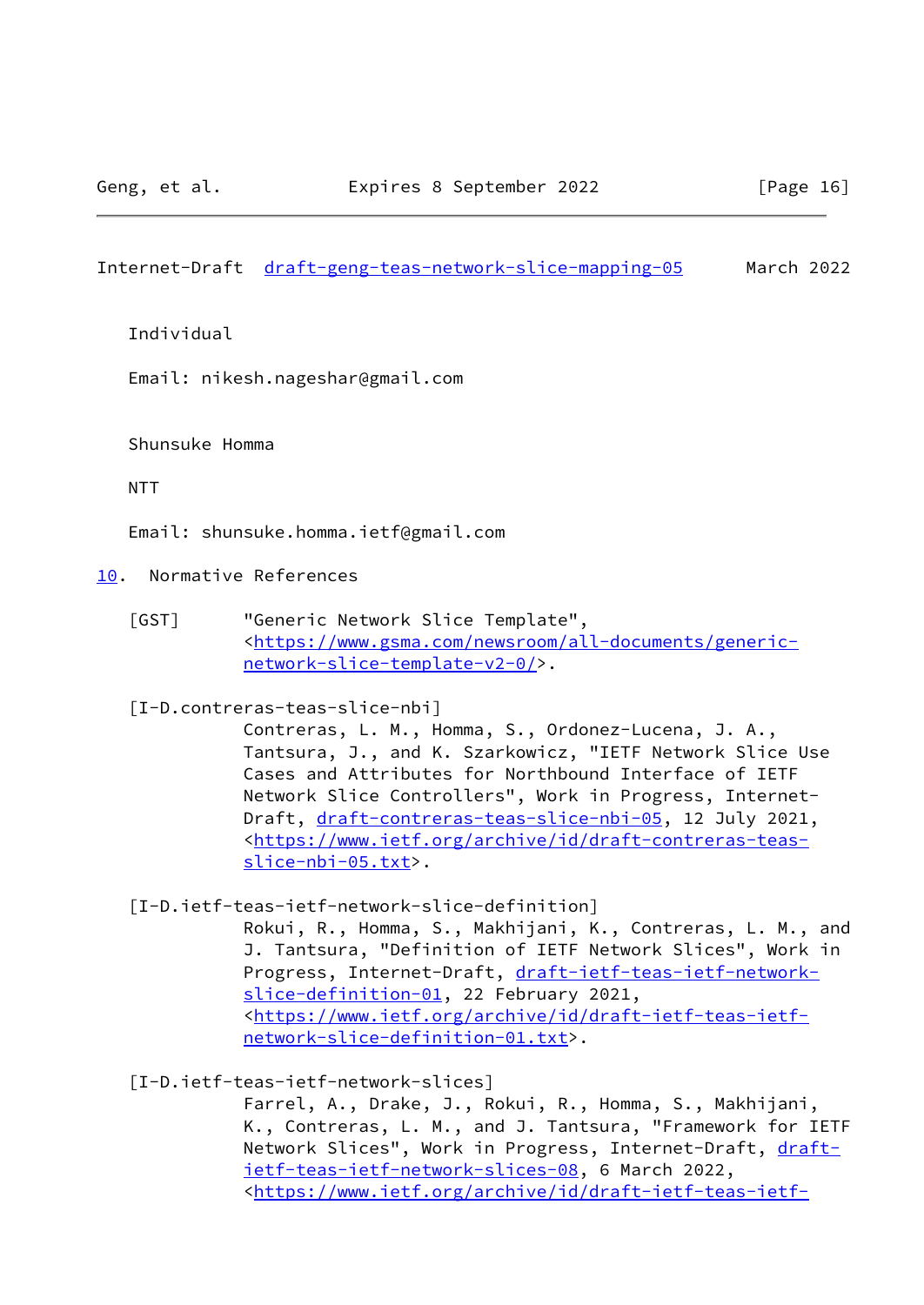[network-slices-08.txt>](https://www.ietf.org/archive/id/draft-ietf-teas-ietf-network-slices-08.txt).

Geng, et al. **Expires 8 September 2022** [Page 17]

<span id="page-19-0"></span>Internet-Draft [draft-geng-teas-network-slice-mapping-05](https://datatracker.ietf.org/doc/pdf/draft-geng-teas-network-slice-mapping-05) March 2022

<span id="page-19-6"></span>[I-D.wd-teas-ietf-network-slice-nbi-yang]

 Wu, B., Dhody, D., Rokui, R., Saad, T., Han, L., and L. M. Contreras, "IETF Network Slice Service YANG Model", Work in Progress, Internet-Draft, [draft-wd-teas-ietf-network](https://datatracker.ietf.org/doc/pdf/draft-wd-teas-ietf-network-slice-nbi-yang-05) [slice-nbi-yang-05,](https://datatracker.ietf.org/doc/pdf/draft-wd-teas-ietf-network-slice-nbi-yang-05) 26 September 2021, <[https://www.ietf.org/archive/id/draft-wd-teas-ietf](https://www.ietf.org/archive/id/draft-wd-teas-ietf-network-slice-nbi-yang-05.txt) [network-slice-nbi-yang-05.txt>](https://www.ietf.org/archive/id/draft-wd-teas-ietf-network-slice-nbi-yang-05.txt).

<span id="page-19-5"></span>[I-D.wd-teas-transport-slice-yang]

 Wu, B., Dhody, D., Han, L., and R. Rokui, "A Yang Data Model for Transport Slice NBI", Work in Progress, Internet-Draft, [draft-wd-teas-transport-slice-yang-02,](https://datatracker.ietf.org/doc/pdf/draft-wd-teas-transport-slice-yang-02) 12 July 2020, <[https://www.ietf.org/archive/id/draft-wd-teas](https://www.ietf.org/archive/id/draft-wd-teas-transport-slice-yang-02.txt) [transport-slice-yang-02.txt](https://www.ietf.org/archive/id/draft-wd-teas-transport-slice-yang-02.txt)>.

- [RFC2119] Bradner, S., "Key words for use in RFCs to Indicate Requirement Levels", [BCP 14](https://datatracker.ietf.org/doc/pdf/bcp14), [RFC 2119](https://datatracker.ietf.org/doc/pdf/rfc2119), DOI 10.17487/RFC2119, March 1997, <[https://www.rfc-editor.org/info/rfc2119>](https://www.rfc-editor.org/info/rfc2119).
- <span id="page-19-3"></span> [TS23501] "3GPP TS23.501", <[https://portal.3gpp.org/desktopmodules/Specifications/](https://portal.3gpp.org/desktopmodules/Specifications/SpecificationDetails.aspx?specificationId=3144) [SpecificationDetails.aspx?specificationId=3144](https://portal.3gpp.org/desktopmodules/Specifications/SpecificationDetails.aspx?specificationId=3144)>.
- <span id="page-19-1"></span> [TS28530] "3GPP TS28.530", <[https://portal.3gpp.org/desktopmodules/Specifications/](https://portal.3gpp.org/desktopmodules/Specifications/SpecificationDetails.aspx?specificationId=3273) [SpecificationDetails.aspx?specificationId=3273](https://portal.3gpp.org/desktopmodules/Specifications/SpecificationDetails.aspx?specificationId=3273)>.
- <span id="page-19-2"></span> [TS28531] "3GPP TS28.531", <[https://portal.3gpp.org/desktopmodules/Specifications/](https://portal.3gpp.org/desktopmodules/Specifications/SpecificationDetails.aspx?specificationId=3274) [SpecificationDetails.aspx?specificationId=3274](https://portal.3gpp.org/desktopmodules/Specifications/SpecificationDetails.aspx?specificationId=3274)>.

<span id="page-19-4"></span>[TS28541] "3GPP TS 28.541",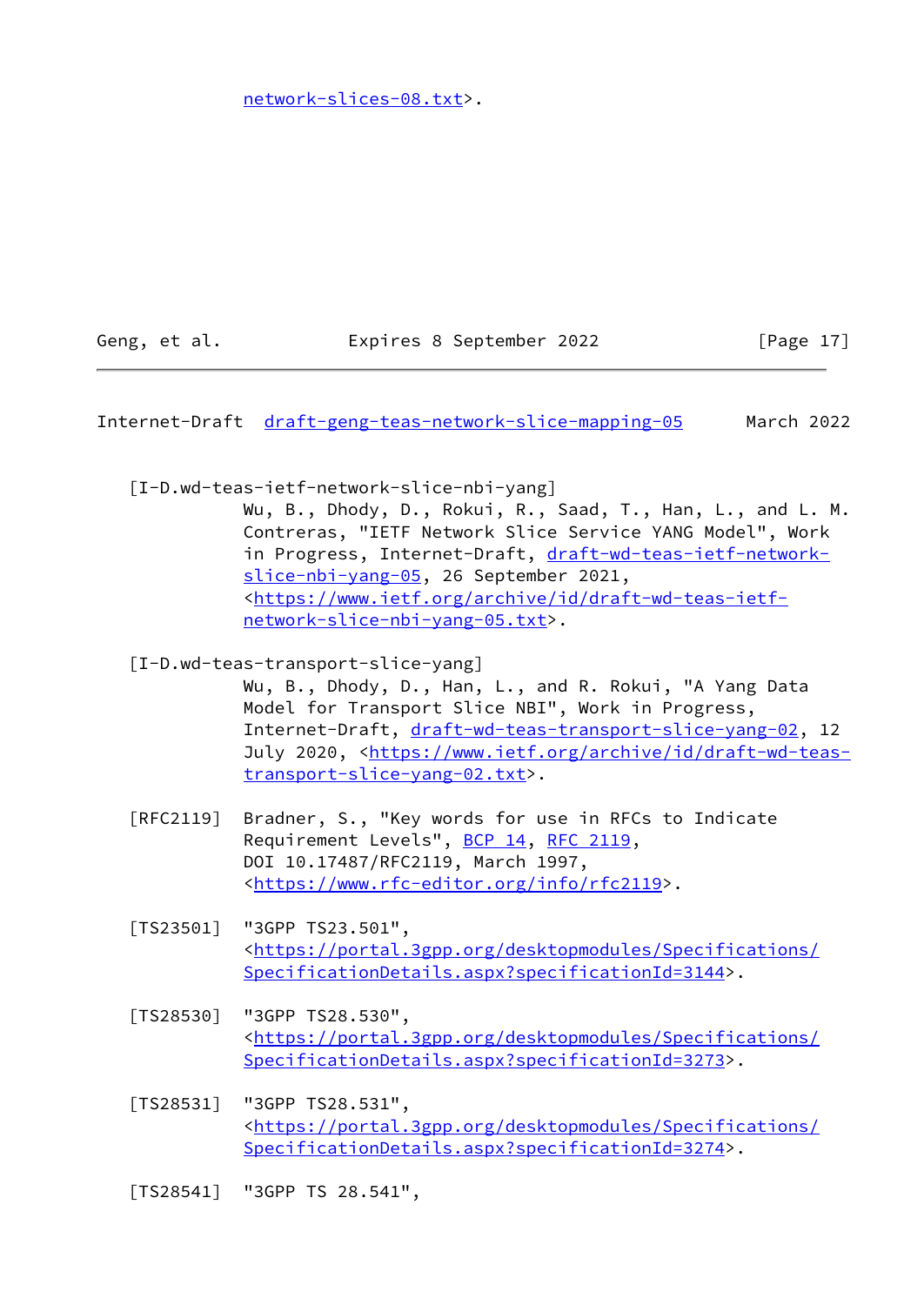<[https://portal.3gpp.org/desktopmodules/Specifications/](https://portal.3gpp.org/desktopmodules/Specifications/SpecificationDetails.aspx?specificationId=3400) [SpecificationDetails.aspx?specificationId=3400](https://portal.3gpp.org/desktopmodules/Specifications/SpecificationDetails.aspx?specificationId=3400)>.

<span id="page-20-0"></span>[ZSM003] "ETSI ZSM003", <[https://portal.3gpp.org/desktopmodules/Specifications/](https://portal.3gpp.org/desktopmodules/Specifications/SpecificationDetails.aspx?specificationId=3144) [SpecificationDetails.aspx?specificationId=3144](https://portal.3gpp.org/desktopmodules/Specifications/SpecificationDetails.aspx?specificationId=3144)>.

Authors' Addresses

 Xuesong Geng Huawei Technologies Email: gengxuesong@huawei.com

|                                 | Internet-Draft draft-geng-teas-network-slice-mapping-05 | March 2022 |
|---------------------------------|---------------------------------------------------------|------------|
| Jie Dong<br>Huawei Technologies | Email: jie.dong@huawei.com                              |            |

Geng, et al. Expires 8 September 2022 [Page 18]

 Ran Pang China Unicom Email: pangran@chinaunicom.cn

 Liuyan Han China Mobile Email: hanliuyan@chinamobile.com

 Reza Rokui Ciena Email: rrokui@ciena.com

 Jaehwan Jin LG U+ Email: daenamu1@lguplus.co.kr

Jeff Tantsura